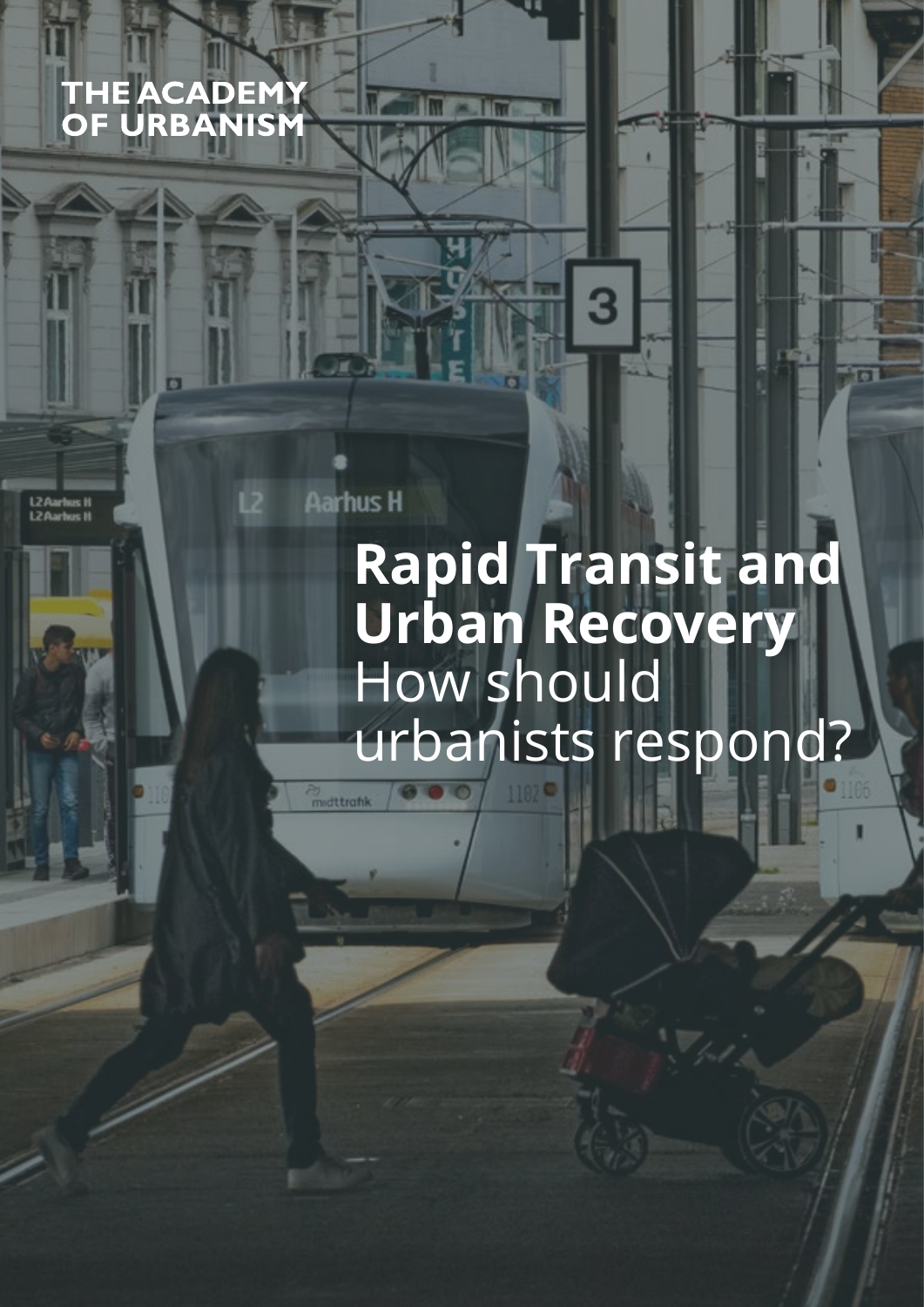# **THE ACADEMY OF URBANISM**

The Academy of Urbanism is a politically independent, not-for-profit organisation that brings together both the current and next generation of urban leaders, thinkers and practitioners.

We embrace city management and policy making, academic research and teaching, development planning and design, community leadership and urban change-making, arts and cultural development, infrastructure and engineering, property law and management, politics and media.

## **What we do**

We work with places to identify and reinforce their strengths, and help them recognise and overcome obstacles to greater success.

Through our events, activities and programmes we draw out and disseminate examples and lessons of good urbanism. We use the evidence we gather to promote better understanding of how the development and management of the urban realm can provide a better quality of living for all.

Cover image by News Oresund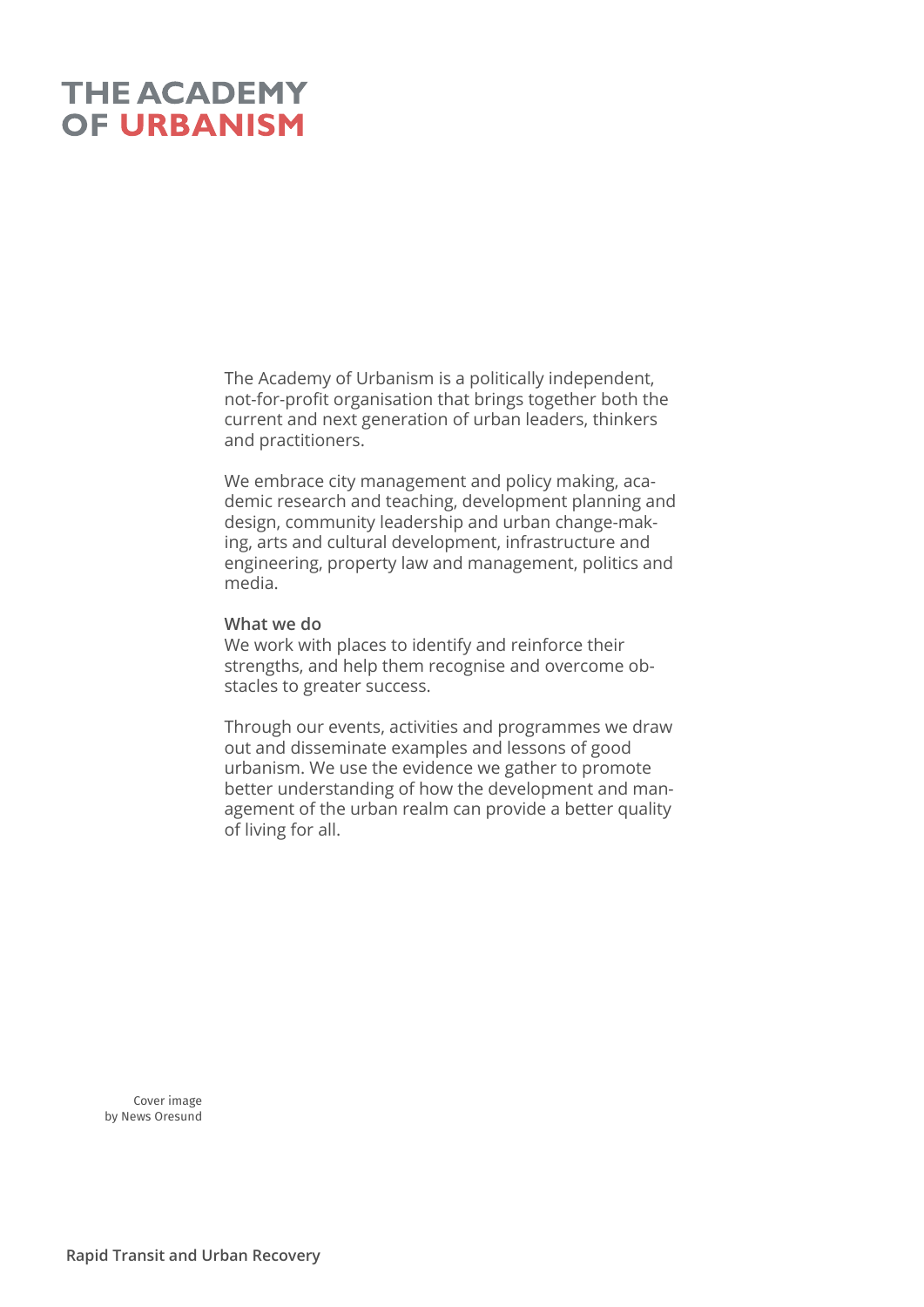On 19 May 2021, The Academy of Urbanism ran an online seminar aimed at drawing lessons from how rapid transit systems, such as trams and metros, can aid urban recovery in the light of declines in public transport usage and the need to cut congestion and meet carbon reduction targets.

### **Speakers**

**Frank Allen** Chair, Iarnrod Eirann-Irish Rail

**Tom Gifford** Head of Mass Transit, West Yorkshire Combined Authority

**Dick Gleeson** former City Planner, Dublin

**Dr George Hazel** Director, E-Rail

**Pat O'Donaghue** former Chief Engineer, Dublin

**Dr Luise Noring** Assistant Professor, Copenhagen Business School

**Steve Tough**  Head of Transport Operations, Nottingham

**Ciaran Cuffe**  MEP Dublin

**Martin Tugwell** Programme Director, England's Economic Heartland

**Stephen Willacy** former City Architect, Aarhus

The event was chaired by Andreas Markides, Director of The Academy of Urbanism.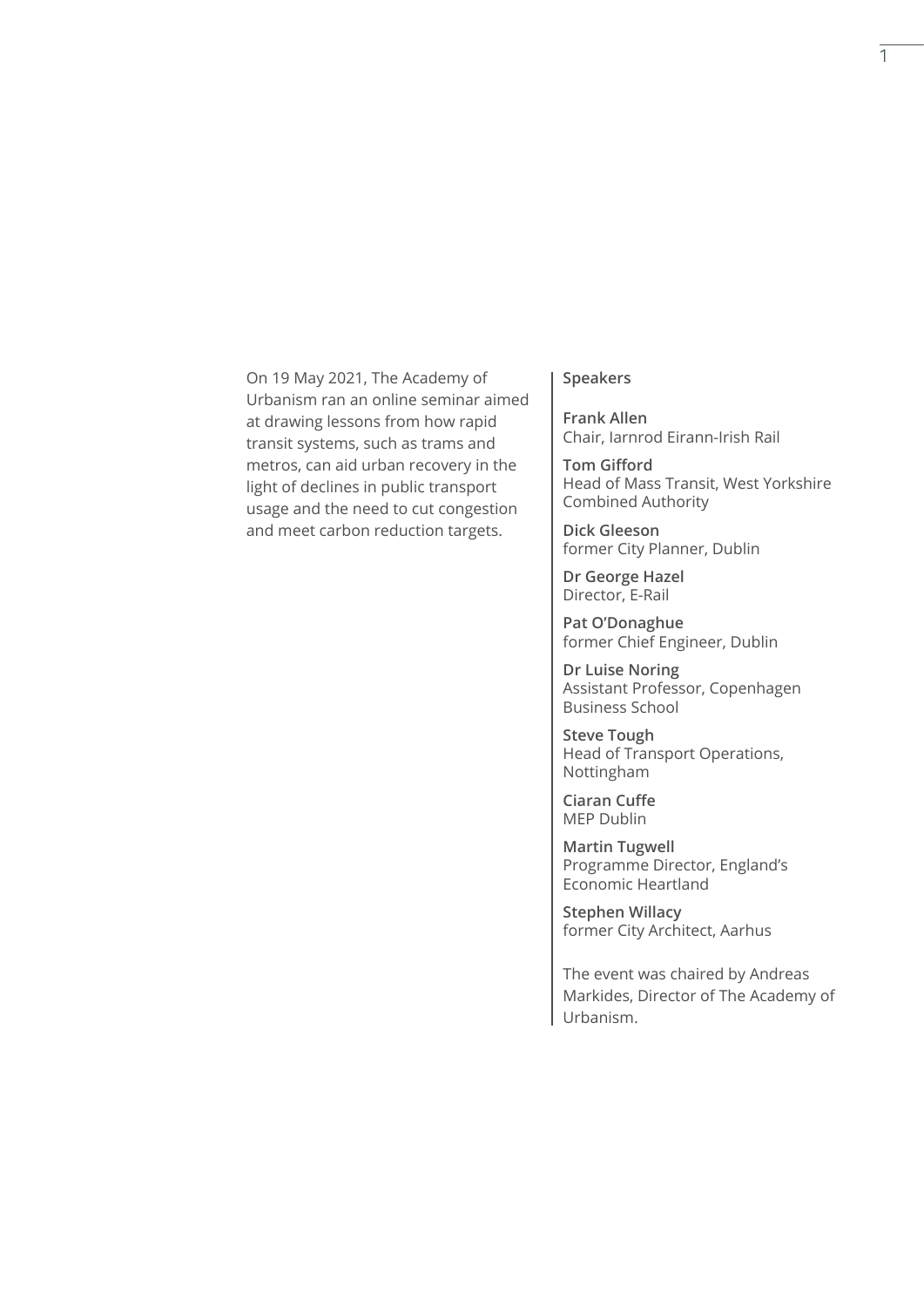# **Overview**

The event was opened by Ciaran Cuffe, Member of the European Parliament for Dublin City and an urbanist himself. He started by saying: ''Cities matter and transport is the glue that holds them together. Cities are places for commerce and learning, and if you live in a city, you know that.'' He went on to stress the importance of looking at transport and development together, as Dublin has done, and not in separate silos.

As towns and cities grapple with failing centres, falling incomes, and conflicting pressures, it is going to be even harder to make the case for large-scale and long-term projects such as rapid transit, which embraces trams and light rail, as well as high quality core bus routes (often termed bus rapid transit, BRT). This half day event offered glimpses of a greener road to recovery where The Academy of Urbanism could make a difference.

The event was initiated by Nicholas Falk, executive director of the URBED Trust. It followed up research on the trams in historic cities (see report Trams for Oxford www.oxfordfutures.org. Encouraged by Tony Reddy, at the time the Chair of the AoU, Nicholas forged links with Dublin and their exemplary LUAS system. A working group which included Anne Kiernan and Andreas Markides then drew in the experience of both Copenhagen and Aarhus. Danish cities have captured the uplift in land values from light rail systems, both tramway and light metro, and in the process produced some of the richest and happiest cities in the world. Sue Flack put us in touch with Nottingham who pioneered the use of the Workplace Parking Levy to get employers to contribute to the costs of upgrading their fine city centre and linking the major traffic generators with people living in the suburbs. Queries should be addressed to Nicholas Falk (nicholas@ urbed.com) or Stephen Gallagher (sg@ theaou.org).

The event was judged a great success for drawing together some 60 participants, including both Academicians and those in local authorities and transport bodies that are grappling with very difficult issues; two thirds stayed till the end which is a major test! As the person with the original idea, I am most grateful for the support from fellow Academician Anne Kiernan, as well the eight presenters and panellists, and especially to the AoU's Vice Chair Andreas Markides, who is a wellrespected transport planner. My hope is this event, which was much more a symposium than a webinar, adds a new way of learning to the Academy's toolkit. It can help share what we have learned through awards and study tours, and broaden the AoU's reach, impact and membership.

How can urban recovery be achieved? The hearts of many of our historic towns and great cities are in serious trouble. As well as the loss of activity resulting from lockdown, many people are less inclined to use public transport, and are using their cars, adding to congestion and pollution. Home working and home deliveries have become far more common, especially in urban areas. Fresh challenges include the loss of public revenue at the very time as towns and cities need to face up to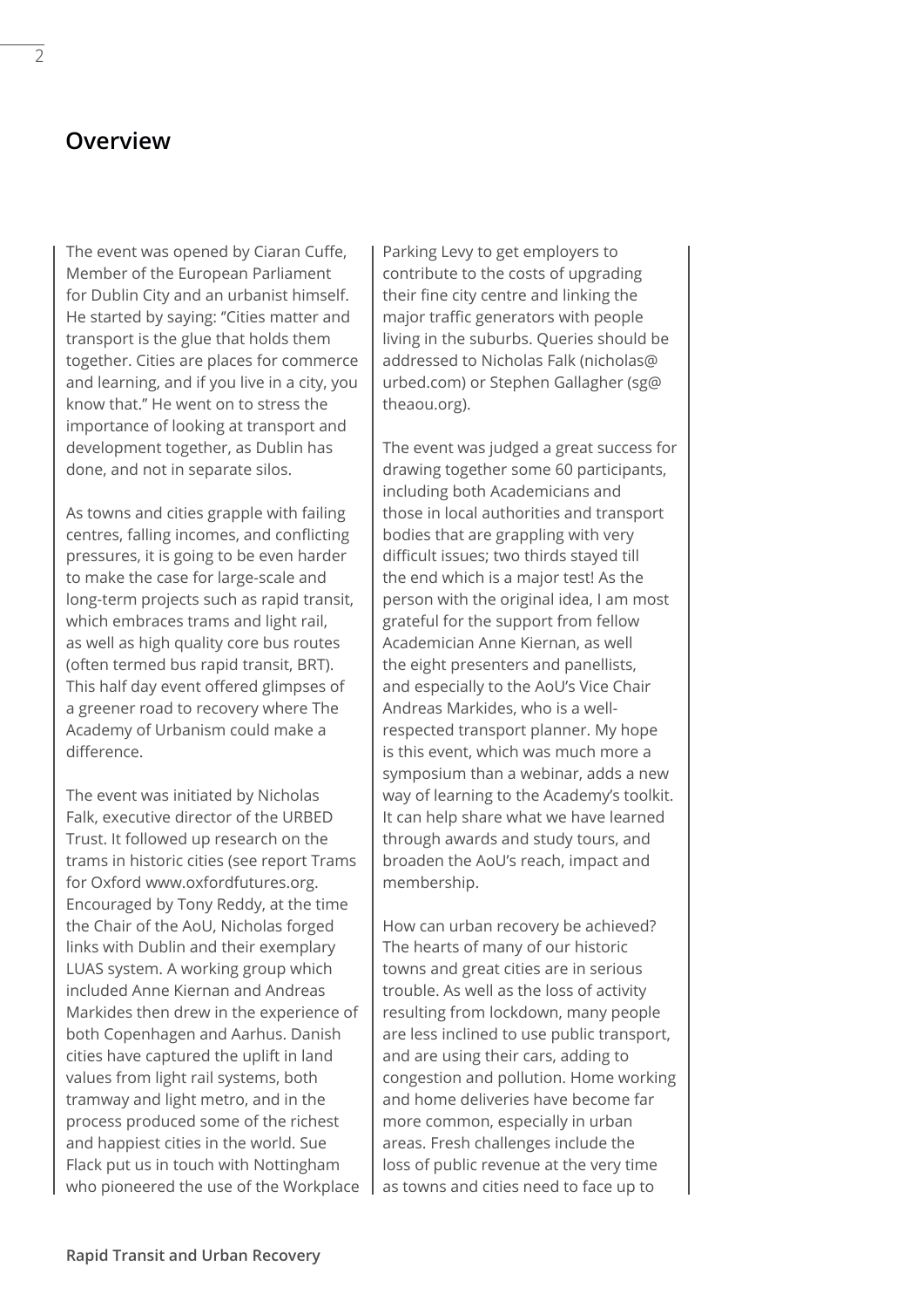Nottingham by Joanna Boj

climate change and gross inequalities by building more affordable and sustainable homes in locations served by public transport. Whatever the future may bring in terms of new technologies or forms of work, our centres cannot recover their former vitality and health unless they cut the impact of cars while attracting people who live and work in the suburbs. If they offer fewer attractions, due to the loss of retailers such as Debenhams and large multiples, they will need to improve both access and amenity to compensate. They have to become more like most cities in Continental Europe and avoid becoming like American ones with holes in their hearts.

In responding to the climate emergency integrated public transport systems, especially forms of rapid transit, have an important role to play. This applies to both historic cities where housing is quite unaffordable, such as Oxford, as well as to industrial cities searching for new life such as Bradford or Preston. The UK was not in a good state even before the lockdown. For decades there has been too little investment in infrastructure compared with other countries in Europe or the OECD. In recent years local authorities have taken the main hit through cut-backs in staffing and budgets. Yet cities throughout the world, and those that The Academy of Urbanism has recognised as great cities, have overcome the many obstacles to planning, organising and financing the delivery of better places. So how have they done it, and can the lessons be transferred? In particular, how can Core cities such as Bristol or Leeds



compete internationally with places that make better offers to major employers, university students or tourists? While the new UK Infrastructure Bank being set up in Leeds may help, with its £22 billion of funds to lend out to local authorities, it will be of little use if there are not enough promising projects put forward or if there are not the delivery mechanisms to take systems steadily and soundly through the stages from initial concepts to routine operation, so controlling the costs and minimising the risks.

The half day event was sponsored by Irish Rail, and included illustrated presentations by our four exemplar cities. Breakout workshops on organisation, planning and finance provided the chance to explore the options. Conclusions were discussed with a panel representing England's Economic Heartland (which stretches through the South Midlands from beyond Oxford to the other side of Cambridge), from the Leeds and West Yorkshire conurbation, Scotland and finally the Republic of Ireland.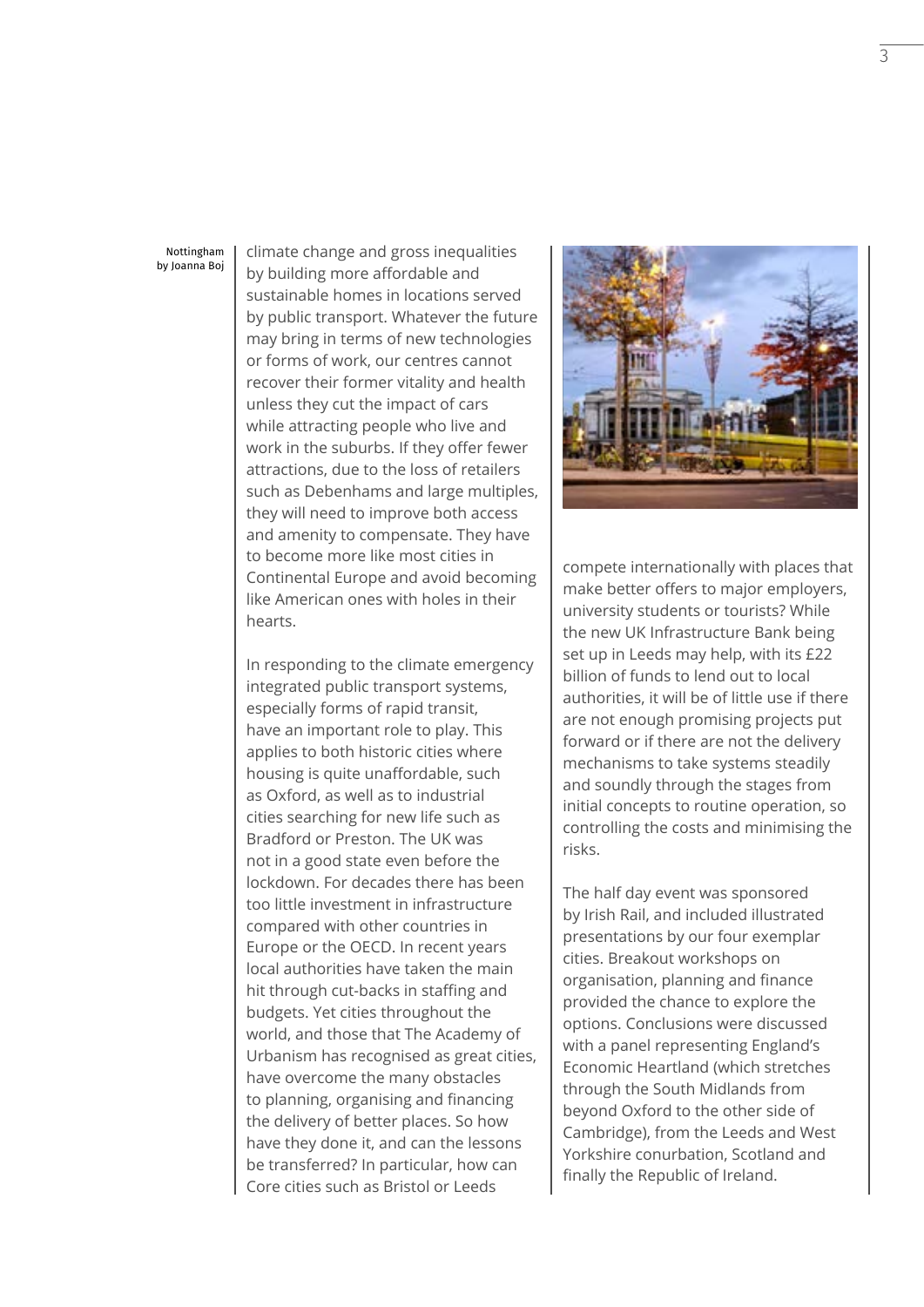# **The case studies: financing and delivery**

While the systems are each quite different, they all help stitch urban conurbations together, using different financing and delivery methods:

**Dublin** started with the Dublin Area Rapid Transit (DART) using existing railway lines to connect up suburbs along the coast. It has since opened the two lines of the LUAS in 2004 which is being extended further out of the city through the Strategic Transport Plan. Luas is the Irish word for speed, and the tramway lines run over 42 kilometres (26 miles) with 67 stations providing a reliable and quality service that integrates different parts of the city. The scheme was funded by the Irish government and the European Investment Bank.

**Copenhagen** opened its first line in 2002, which now has 39 stations on four lines. The first Metro line, at 20 km long, was funded through Land Value Capture from the new town of Orestad built on former military land. The city and government established a Public Asset Corporation called Port and City to fund infrastructure by pooling public land, and then rezoning it as the basis for raising debt. It has gone on to develop former port land on a second line.

**Aarhus** the second city in Denmark, opened its first tramway line of 12km in 2017 to connect the centre with innovation clusters and traffic generators. It then extended out to rural areas reusing a disused railway line, which was integrated with buses and bicycles. The lead was taken by the City of Aarhus, working with neighbouring authorities who each contributed part of the capital cost.



Map or Europe from freedesignfile.com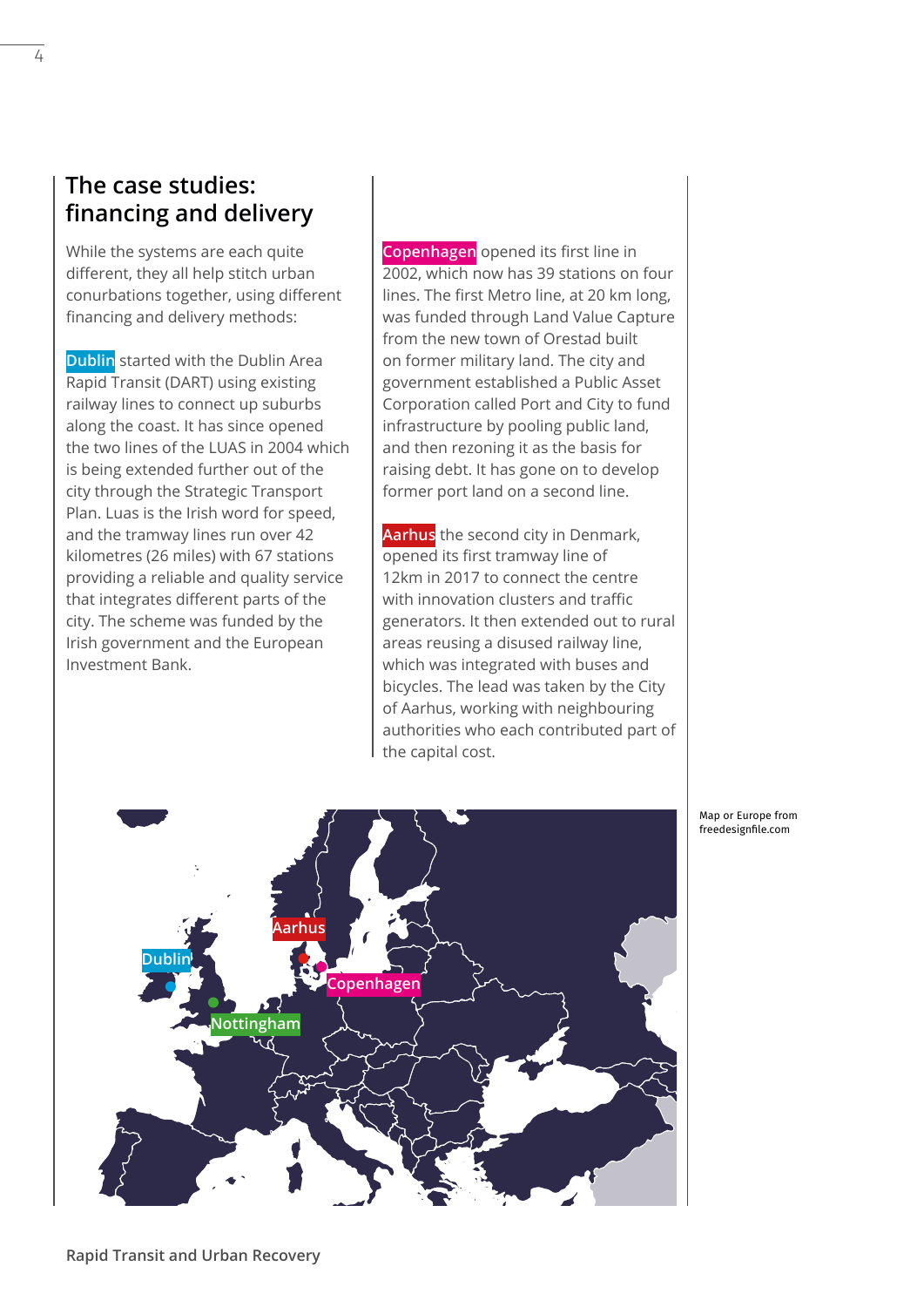**Nottingham** in the East Midlands completed the first line of its 32 km tramway system in 2004, with a second phase opening in 2015, linking up the universities with more disadvantaged areas on the edge. The Nottingham Express Transit has been developed as a public private partnership with a contribution of a third of the capital costs from the City. Council.This includes £10 million p.a. from a Workplace Parking Levy, the first in the UK.

The speakers were carefully briefed to focus on issues known to delay progress in the UK including:

1. How much of impact on recovery have they had?

2. Why does light rail offer more than cheaper options?

3. How were objections overcome so that a consensus could be reached?

4. How were they funded and risks reduced?

5. What can be done to reduce costs or increase the benefits?

6. Who should take the lead?

Clockwise from top left:

Aarhus photo by Lav Ulv

Dublin by William Murphy

Nottingham by Dave Hitchborne

Copenhagen by Naotake Murayama







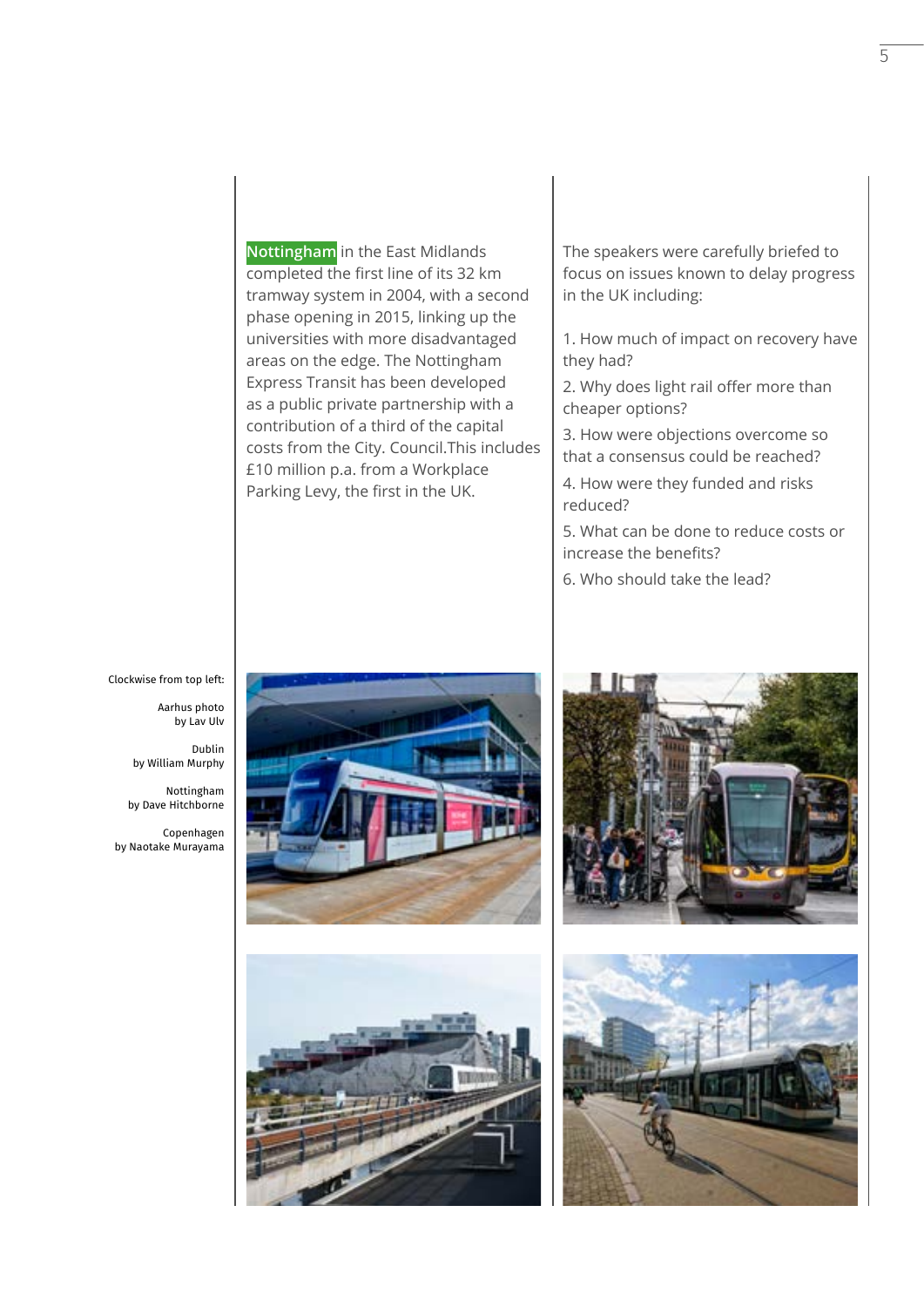# **Impacts**

All the schemes have had a transformative effect on their cities, attracting additional investment, raising land values and narrowing inequalities such as isolation and pollution.

The process from start to finish can be very prolonged: typically, a period of 15-20 years to develop the system from initial concepts through to final design, establish fully the funding and regulatory basis, to obtain the necessary decisions and powers, and to ensure that contributions and opinions from all parts of the community have been received and addressed.

This could be accelerated with a wider and deeper understanding of all the benefits, so that the tramway or metro is seen as much more than just a form of transport. However, inevitably there is usually a period of disruption during construction while infrastructure and equipment works take place and services are moved, which can leads to objections from businesses affected, especially shopkeepers.

Here are some of the messages from the presentations:

**Dublin** known as far away as Indonesia for its tramway, which has helped created an image of being a vibrant European capital. The system has catalysed the regeneration of waste land in the docklands. It also attracted residents in the suburbs to make greater use of public transport rather than their cars; an aspect where a tramway scores over buses. The LUAS followed on from the Dublin Area Rapid Transit (DART), which uses existing railway lines





along the coast, and also forms part of a growing system.

**Copenhagen** went from a bankrupt and car-centric city with unemployment of 17.5% in the 1980s to becoming the third richest city in the world by 2009. Major new mixed developments on former military land and an old port have extended the city's area and cater for a fast-growing population. The city had already enabled a third of trips to be undertaken by bike and the Metro has extended the city's catchment area.

**Aarhus** rated in some surveys as the second happiest city in the world (after Helsinki), perhaps because, as visitors to the AoU Congress discovered, it is so pleasant to walk around. The city used the new tram as the 'backbone of its future collective infrastructure', linking new housing with the hospital and university. The city has grown threefold since the 1950s and now residents

Left: Aarhus Dokk1 hub. Design has been an important focus for the authority to get right to secure wide support

Below: Dublin's recent past and the legacy that has been established through schemes such as the LUAS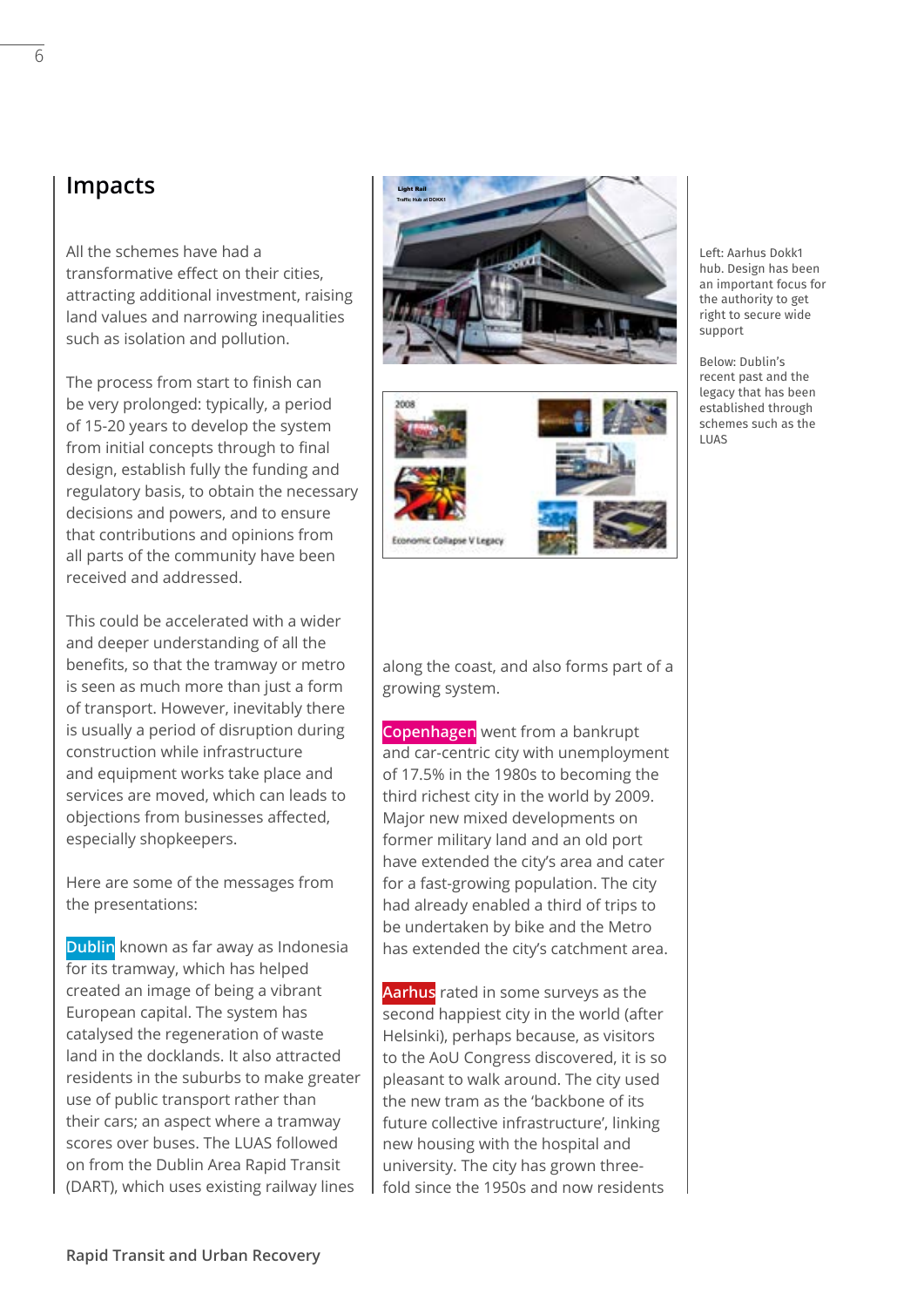Right: Some of the benefits of Nottingham's tram system including passenger use

Right below: Copenhagen's path from economic ruin to prosperity

*All the schemes have had a transformative effect on their cities, attracting additional investment, raising land values and narrowing inequalities such as isolation and pollution.*





manage with one car not two, after some initial scepticism. Buildings are made of reusable materials so that the city becomes truly sustainable.

**Nottingham** one of the few British cities to build a modern tramway system which now reaches 30% of its population. The city has seen major regeneration around all the stops, and offers a model for how to control costs and share risks through various forms of partnership.

The discussions raised a number of points that relate to urbanism. Light rail undoubtedly affects the image that a city presents; for example, all features on Manchester tend to show one of their trams. Dick Gleeson, the former Dublin city planner, spoke of the 'magic of trams'. What will work will depend on the type of place as well as the scale of investment or growth that can be expected.

Most British conurbations, especially Milton Keyes and similar modern carbased cities, are too spread out to benefit readily from conventional rail based systems, and bus based public transport systems may work better in providing better access to retail and activity centres and an alternative to the private car. Electric scooters and bikes also have a role to play in suburban areas, especially if they can be parked at key stops of stations.

Though Britain has left the European Union, there would be value in cities learning from each other as they do on the Continent to plan for a future that could be very different after COVID-19. Cities who want to get to Zero Carbon will be considering a range of various options, and better ways are needed to measure and assess the diverse impacts.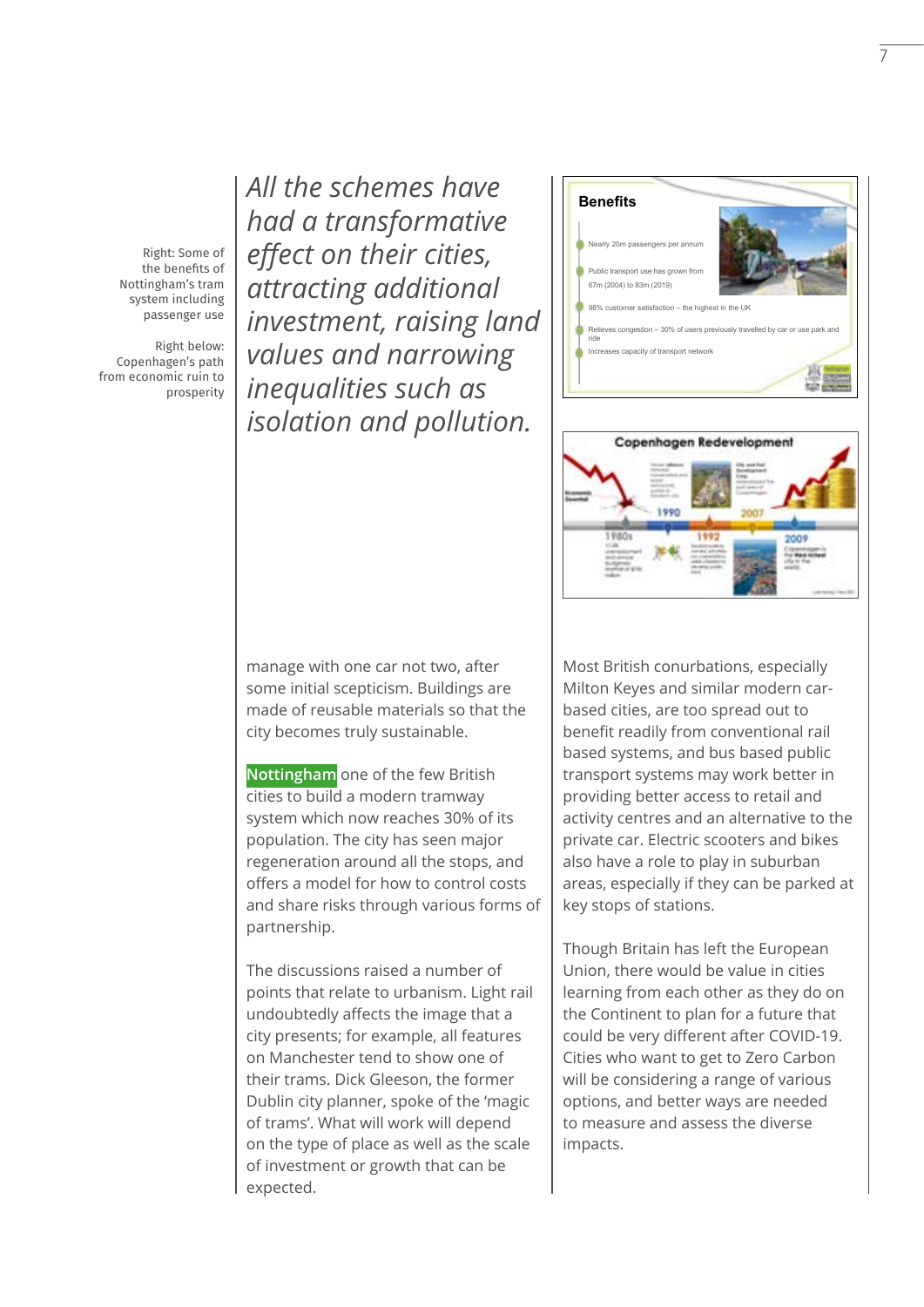While the investment is considerable, light rail as part of an integrated public transport system achieves what buses cannot on their own, at least in major provincial and historic cities. This is because steel wheels on steel rails have major health benefits as rubber tyres can do more harm than vehicle exhausts (the 'Oslo effect').

Also trams either on reservations or on street almost invariably take precedence and hence are more reliable than other forms of transport. (It is possible to run high frequency bus services very reliably through almost continuous bus lanes and priorities at junctions but this can actually be more wasteful of road space.)

**Dublin** footfall in the centre went up by 30% and land values close to the line by 20%, while different parts of the city were 'stitched together'. Undoubtedly the LUAS has helped in attracting major employers such as financial institutions.

**Copenhagen** the light rail metro network complements measures to give the centre over to pedestrians and cyclists. The new lines have facilitated the city's planned growth, and have been funded by new development in what are effectively two new towns. The spoil from excavating a new tunnel under the city has been used to reclaim land for urban expansion.

**Aarhus** a car free centre helps to make the people of the city the second happiest in the world, The tramway line has supported some stunning contemporary architecture in which public art has been incorporated into new stops.



**Nottingham** the public transport system has been integrated and offers a flexible and attractive alternative to using your car with Park and Ride facilities at the edge.

Light rail or metros are only applicable in certain areas and have been shown to work before others will follow. This makes the process of implementation slower, and it is essential to implement the scheme in stages, as with the Docklands Light Railway in East London. Areas that have been developed at relatively low densities, such as Milton Keynes, may be difficult to link by a tramway line; they can still be well served by bus services but to build these requires planning and commitment that may be lacking in the British context.

There is an issue of how far technology can be expected to change through 'autonomous cars'. Cambridge's proposed Autonomous Metro was promoted by the Mayor of the Combined Authority, but lost out at the last election, possibly because it would have been too expensive. Though innovations like the Ultra Light Weight Tram being piloted in Coventry appear to reduce the costs of replacing utilities, the British market is very small in world terms, which is likely to make innovation economically unviable. A more realistic approach is to buy proven technology 'off the shelf'.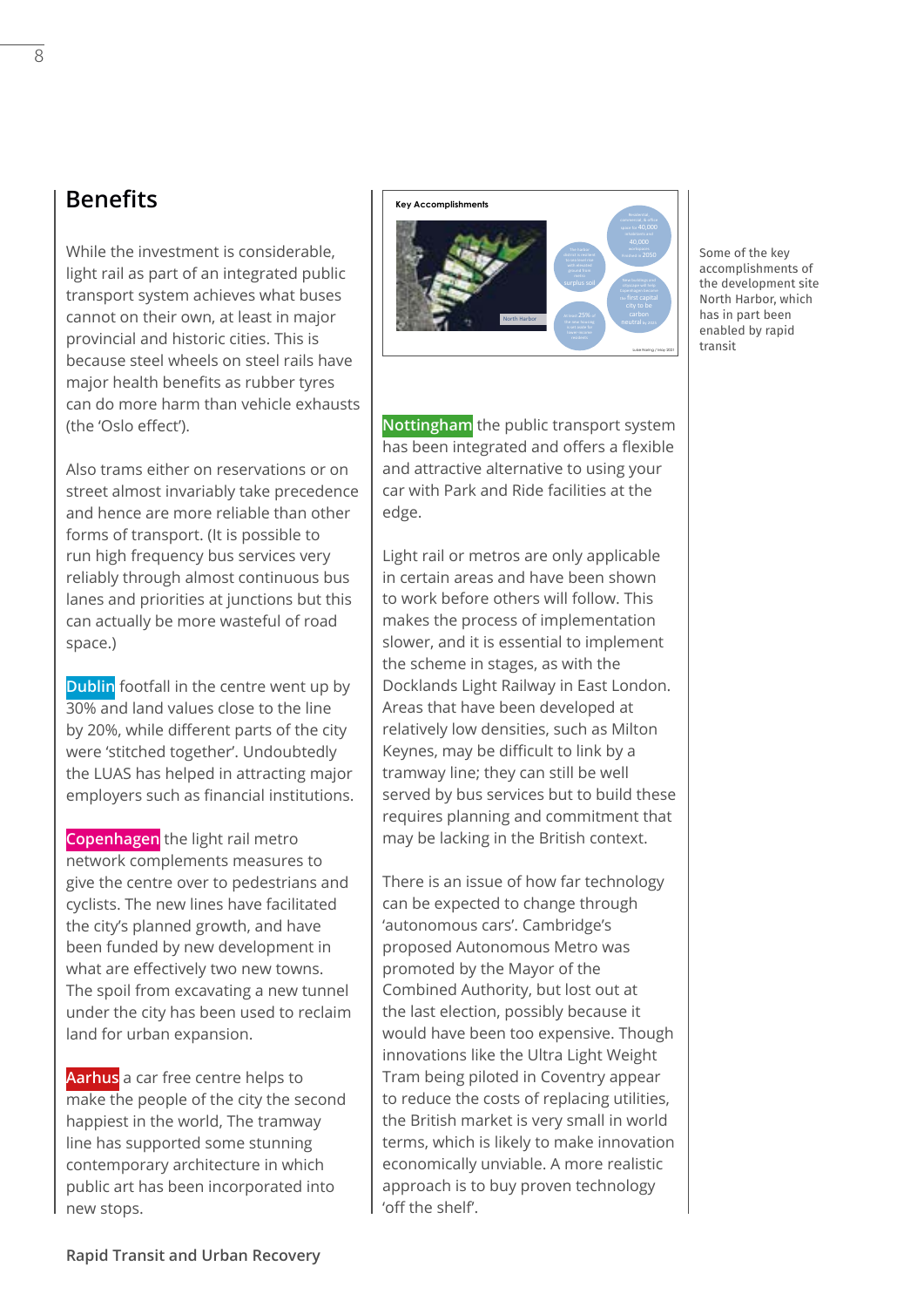## **Consensus**

Right: Land value increase along light rail stops in Aarhus

Light rail systems need to form part of strategic plans for urban conurbations so that development and transport are considered simultaneously. Planning takes a long while in every instance, as spatial growth plans are inevitably controversial, with lots of different interests to engage.

Messaging is a huge issue both internally and externally in order to carry everyone with you. As many people are now used to driving wherever they want, considerable efforts must be made early on to establish widely the benefits that a light rail system will bring and to counter concerns over likely restraints on car use, for example through ample Park and Ride facilities at the edge of the city. The transport system should form part of a 'shared vision' for the city that is truly integrated and sustainable:

**Dublin** Movement is one of six themes in the development plan, which maps character areas and activities. Light rail was first suggested in 1981 and then taken up in the National Transport Initiative 2000-2016.

**Aarhus** The challenge was reshaping a city that has expanded in the 60s, and so was car based. Regeneration of the old port area has taken 20 years with new ideas emerging every five. Light rail has been skilfully integrated with the public realm, with cycle parking at stops. As well as the 12km of new line, light rail links together a series of settlements by reusing a former heavy rail line.

**Copenhagen** A cross party alliance was set up, and the government then entered into a partnership, by establishing a company (like a



development corporation) that could act like a private company but with a public purpose. 25% of all the housing was for those on lower incomes.

**Nottingham** The city relied on sticking with the same strong team over a 15 year period, a champion who could explain all the benefits and ensure there were no surprises. In England there is a more adversarial culture than elsewhere in Northern Europe, so it is essential that the local authorities are driving the project forward.

Achieving consensus in the UK is made harder by the fragmented nature of local authorities, as many of the potential beneficiaries lie outside the central area, and by political shifts. The Joint Spatial Plan and the Growth Board in Oxfordshire offers a potential model along with the government's commitment to the East West Rail as part of a plan to build 100,000 homes between Oxford and Cambridge, which may necessitate changes to the transport systems within towns along the route if the promised benefits are to be realised.

Grants from sources such as the Shared Growth Fund may offer a further incentive, though the loss of European funding and support from the European Investment Bank will make progress harder.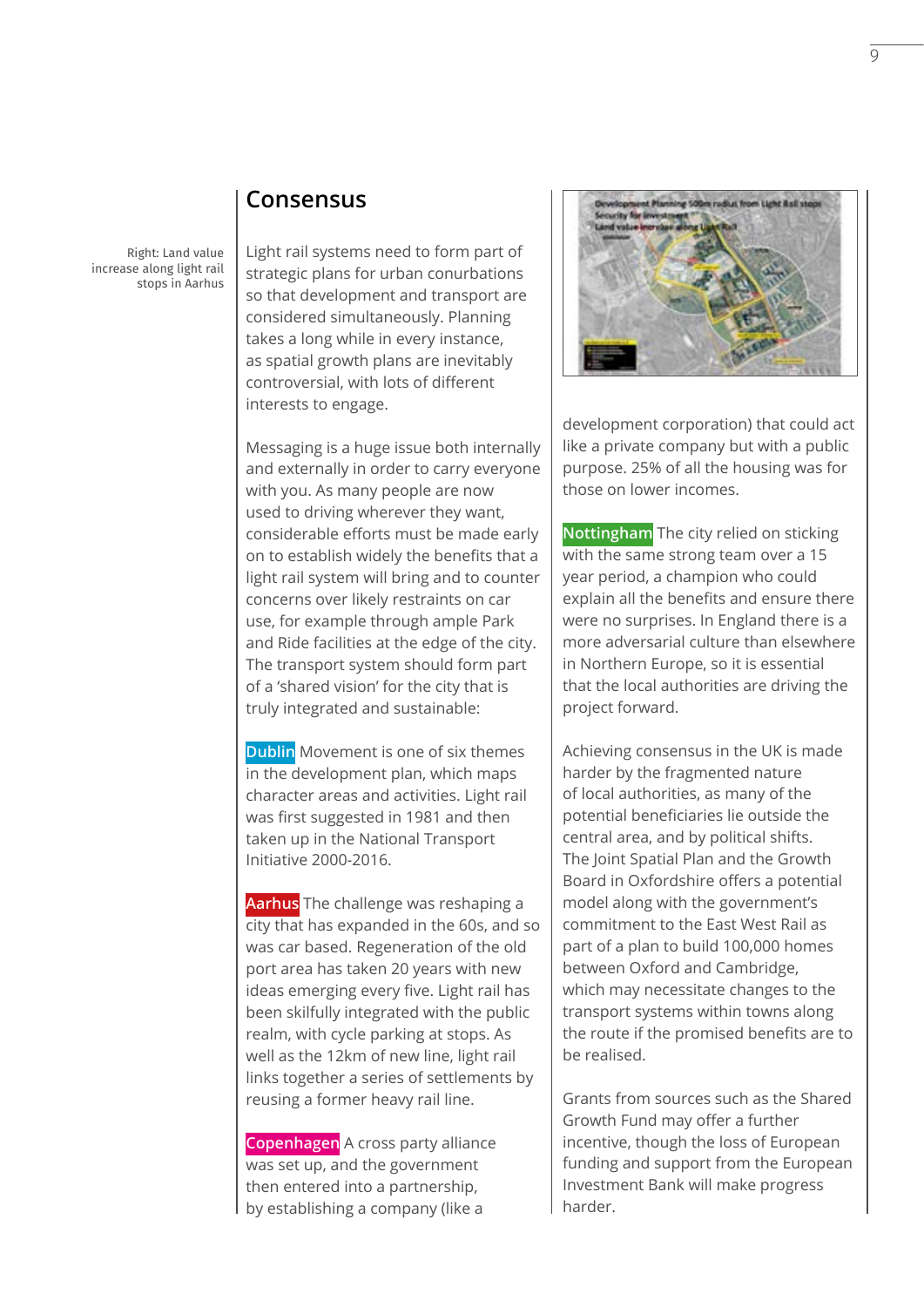# **Funding**

Light rail schemes are, like all projects involving significant infrastructure construction, intrinsically expensive. All those covered have required major commitments from the local authorities with limited support from the European Investment Bank (who in the case of Bordeaux helped fund improvements to the public realm). Hence approaches such as Land Value Capture form a crucial part of funding systems. Costs can be reduced where they reuse existing railway rights of way or where the land is in public ownership. Risks will also be reduced, perhaps significantly, by eliminating or reducing uncertainties before bids are sought for construction:

**Dublin** Initial funding came from the Irish government plus a loan from the European Investment Bank. Once the lines went outside the centre, developers funded 50% of the capital cost through a Planning Levy, whereby the funds are earmarked for transport improvements in the city. The system makes an operating profit

**Copenhagen** The funding came from loans raised by the City and Port Company, which were secured against the increased value of the land after it had been rezoned. Serviced sites were then sold for maximum value but the revenue ploughed back in infrastructure.

**Aarhus** The funding came largely from the city council with other authorities sharing a quarter of the costs. In some cases developers have funded a new station and section of line.

**Nottingham** Central government

provided 65% of the funding and local sources 35%. The Workplace Parking Levy (the first in the country) brings in £10 million a year, which is paid by every employer with more than ten staff.

While most discussion tends to focus on technical aspects, such as whether to use catenaries (overhead lines), batteries or even hydrogen, the area for greatest potential innovation is in design and appraisal (especially identification of the full range of benefits), funding and clear decision structures. In the UK the WebTAG system used by the Department of Transport favours road schemes by focusing narrowly on existing travel patterns as the basis of attributing benefits. Hence other sources of funding are needed. For example, Oxfordshire is proposing to follow Nottingham by introducing a workplace parking levy.

The experience of negotiating with property owners and developers in areas around new stations on a line in Northumberland has proved positive and consultants are working with some seven local authorities. There is growing interest in the idea of Land Value Capture (LVC), and testing out approaches that have worked elsewhere. However, LVC seems to depend on incorporating areas of undeveloped land and compulsorily purchase at close to existing use value to avoid speculation. Development Corporations, as in London Docklands and now Cambridgeshire, are one possible mechanism, while another could involve established private landowners.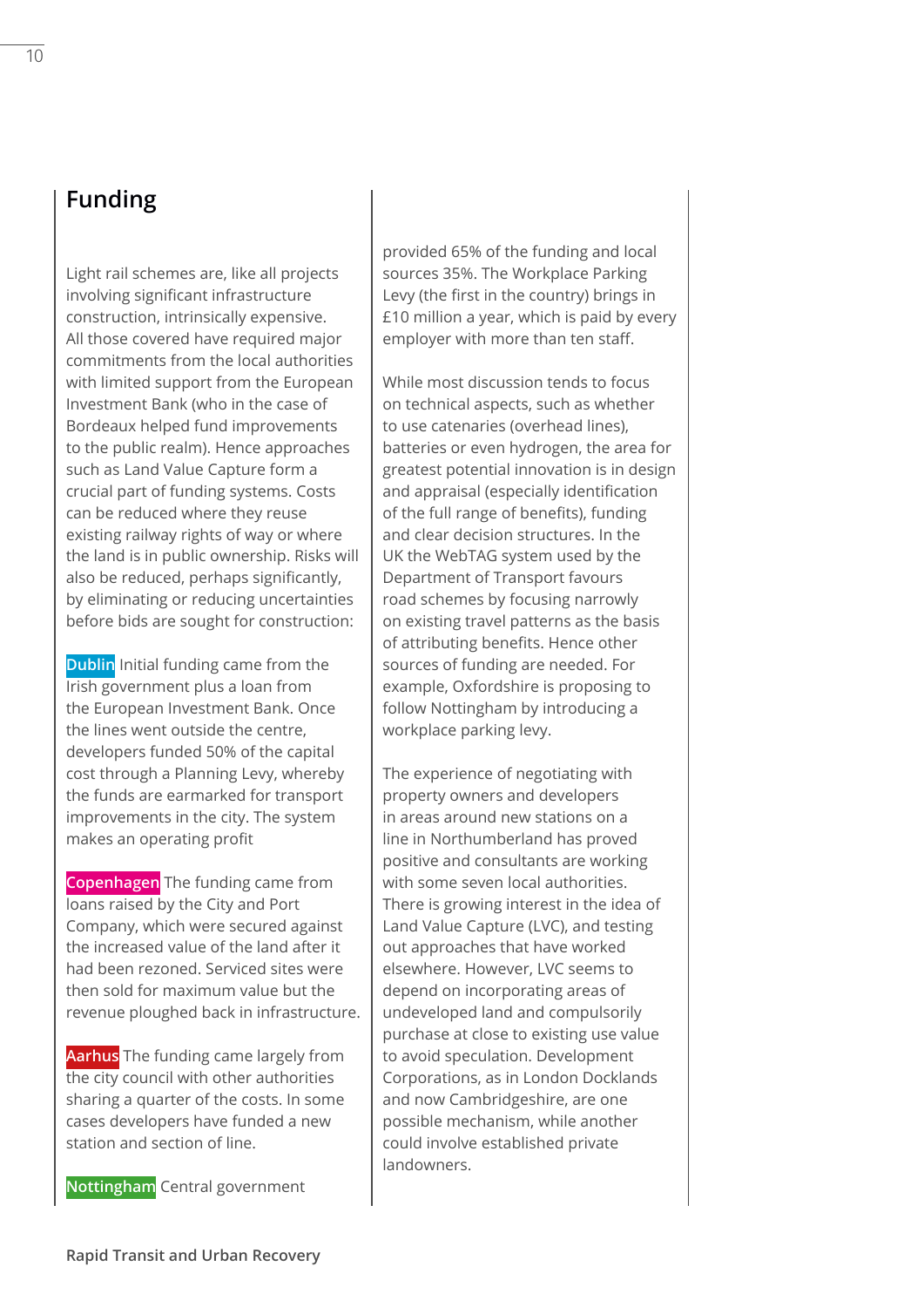# **Value for money**

Right: the benefits of light rail in Nottingham in relieving congestion

Half the costs in city centres are bound up with relaying underground utilities and upgrading the public realm, and are therefore are not strictly transport costs.

Many of the benefits go to other than the transport users, such as the owners of property along the line; in the UK approach to urban transport schemes these can be intangible and hard to account for, but generally people have been surprised by how popular they have become, for example transforming the appeal of central Croydon and the peripheral Council estate of Addiscombe. Solutions include:

**Dublin** makes an operating profit, and was highly popular from the very start, helping to attract international companies such as Google to invest in previously isolated locations in the Docklands.

**Copenhagen** a public development agency, City and Port, was set up to pool all the publicly owned land before planning permission. Economies can then be made in procurement. All development is entirely self-financing through Land Value Capture. Over 60% of public expenditure is made through local authorities, who can therefore be visionary so that Copenhagen will be carbon neutral by 2025, the first in the world.

**Aarhus** has concentrated urban growth along the light rail line, which helps generate passengers. The city acquires land on the edge long in advance of development and therefore benefits from urban growth.



**Nottingham** has undertaken studies to show the benefits, and has produced several videos that communicate the benefits very well.

It is hard to reduce costs, though economies can be made by buying systems off-the-shelf, e.g. ticketing. It should be possible to anticipate costs before holes are dug, and coordinating utilities to avoid repeatedly digging up the same piece of road. The land for rail should cost less to acquire than for roads. It is crucial to measure and capture all the benefits. Getting land owners to agree to conditional contracts so that payments are made when a station is built, which according to Prof George Hazel in the case of Northumberland, contributed some ten times what is conventionally raised.

A 'nudge' approach may work, for example introducing busways first and then converting to light rail transit, but experience from both Cambridge and Luton suggests Bus Rapid Transit can end up costing almost as much as light rail even where the route uses a former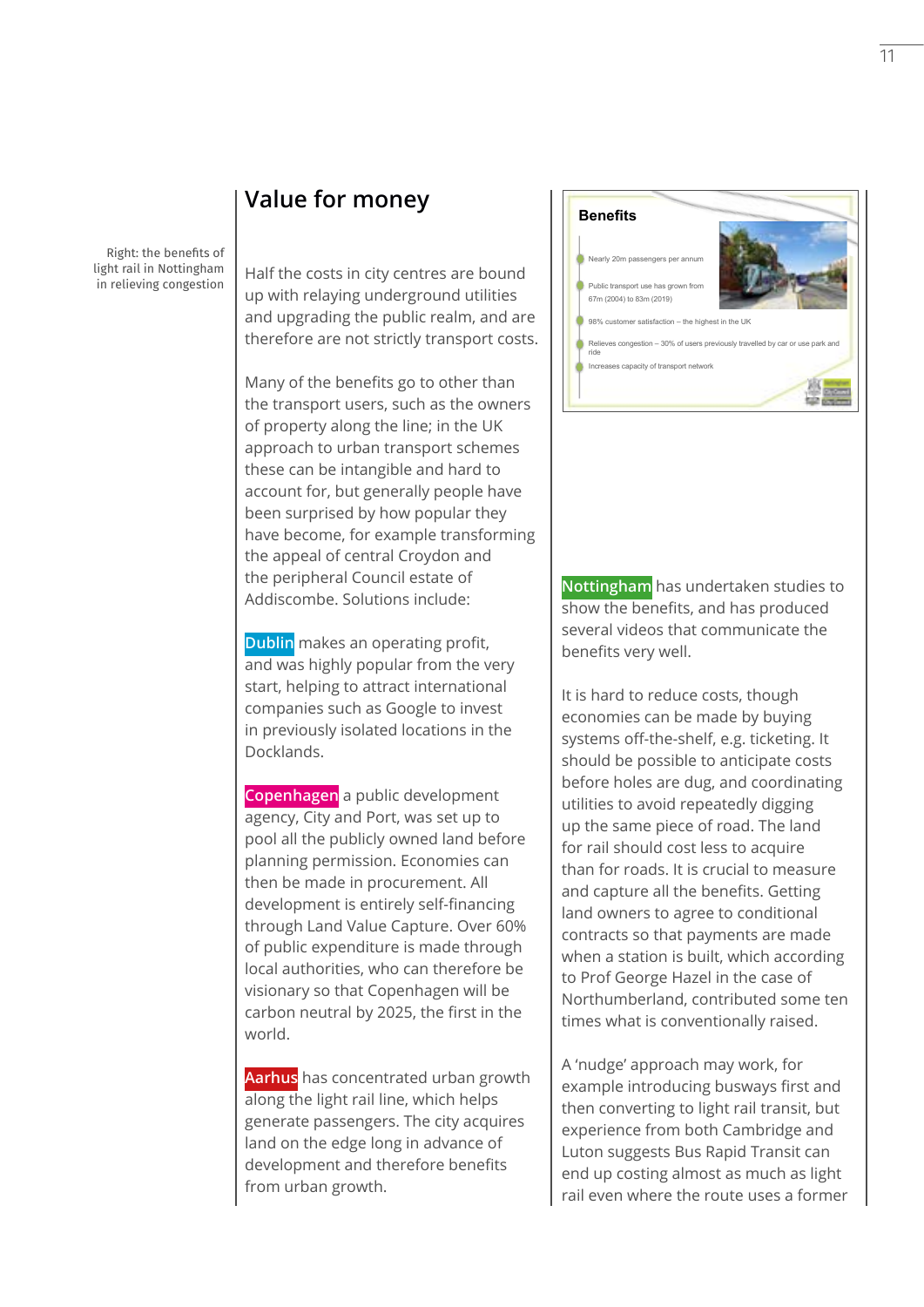# **Leadership**

railway line.

Success, as in most aspects of human activity, depends on the right champion, plus luck and a lot of persistence. Instead of concentrating on the worst problems, an opportunistic approach is needed to raise everyone's sights or ambition. Implementing rapid transit is especially difficult in the UK because 'planning is fragmented and reactive', government is centralised, and there are few professionals with knowledge of all the different systems.

In all cases the planning and financing of the first projects takes many years, typically 15 years from the initial study to opening. Hence it is vital, once there is some agreement on the objectives and scope, to set up a trusted development agency or partnership that is committed to the city's growth or recovery.

As governments tend to change over the life of the project is it essential to secure the support of politicians across parties, as well as to bring different departments and authorities together. Once the basic or known risks are overcome, private operators can join a partnership which then needs to operate independently, with variants to suit local circumstances:

**Dublin** set up a dedicated organisation to deliver the LUAS, the Railway Procurement Agency, with the fixed assets owned by the state with Working Groups on utilities and the public realm. Success was due to integrating transport and land use in the strategic planning process, inter-disciplinary working, and citizen involvement throughout.

**Copenhagen** in the 1980s, with a \$750

### **Commercial Case How PFI works**

- Circa £500m Phase Two construction capital value
- 23 year PFI contract with Tramlink
- DBFOM structure (design
- build, finance, operate, maintain) • All risk transferred to the private sector



Nottingham funding mechanisms

million deficit, a cross party alliance was forged. Bikes are used for almost 50% of trips to school or work, so the challenge was to use new towns to fund a first class light rail system initially linking the city centre with the airport. Success was helped by the need to rescue the capital city from bankruptcy.

**Aarhus** the City Council led the project but secured the support of five neighbouring local authorities. The key to success was building up trust with a combination of measures to change attitudes and behaviour, for example cycle parking at tram stops. All the options were considered, and for example bus rapid transit is a possibility in the next stage.

**Nottingham** the City Council took the lead throughout, supported by the same group of consultants, and in partnership with transport operators, who formed a company to take on the risks of operating the system.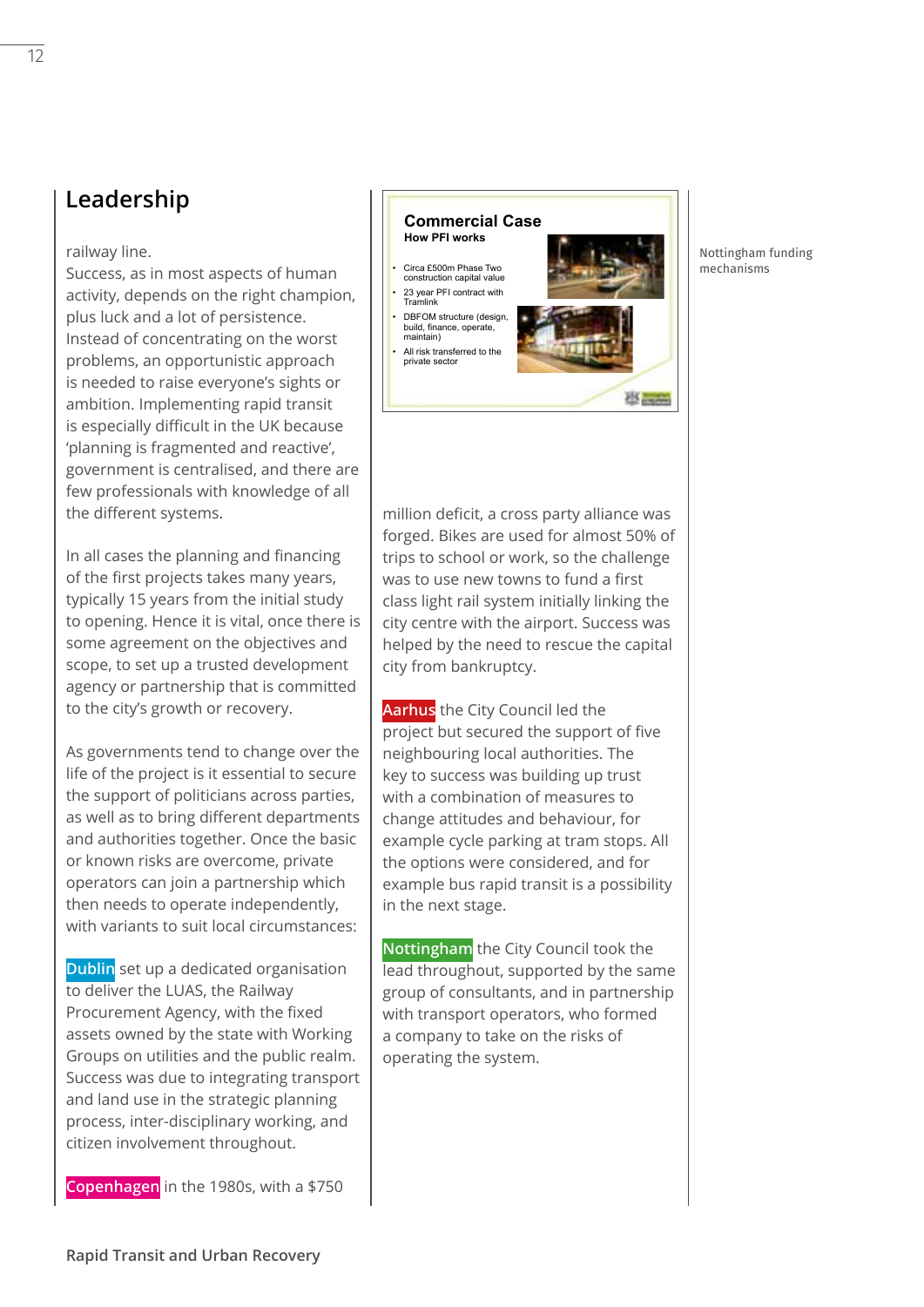# **Next steps**

The breadth and depth of experience within The Academy of Urbanism suggests that there is a role to play in supporting the creation of alliances to tackle complex issues, such as urban recovery or growth, and in overcoming the hostilities between different professions, sectors, and voluntary groups. This is about much more than engineering, as it involves understand urban design and economics as well as human behaviour, in other words 'urbanism'!

While each place is different, and therefore requires a particular solution, all could learn from the difficult and lengthy process of planning, development and finance, as these are common to towns and cities. There seem to be five stages which might form the basis for further work if there was enough interest in sharing and documenting experience (possibly in collaboration with researchers or other professional bodies):

1. Start by clarifying the challenges for urban recovery or growth and how they are interrelated.

2. Identify the best opportunities for making impacts in the short, medium and longer terms through a mix of transport interventions.

3. Bring together the main stakeholders in some form of partnership to plan how improvements can be resourced.

4. Raise the finance from different sources for each stage and for each element.

5. Deliver and promote improvements in ways that win ongoing community support from property owners and employers as well as residents.

The most important lessons of all are on how good ideas can be turned into reality over both space and time. A half day e-symposium which combines presentations, workshops and a panel, filled a gap, in the urbanists' tool kit, judged by holding a high-level audience together over half a day.

Zoom made it much easier to bring people together from different countries, with time for discussion as well as listening to a range of experts. Consideration should therefore be given, perhaps by the AoU Board to how to use the knowledge and relationships of its members to making 'learning from place' even more effective – and fun!

Given the importance of both reviving urban economies and also reducing carbon emissions, major initiatives such as in Bristol ad Leeds need all the help they can get, perhaps by the AoU working with other partners involved in transport planning or local government finance.

This report was written by Dr Nicholas Falk and published on 19 August 2021.

For more information on the Rapid Transit and Urban Recovery seminar, please contact Stephen Gallagher on sg@theaou.org.

Please visit https://theaou.org for more information.